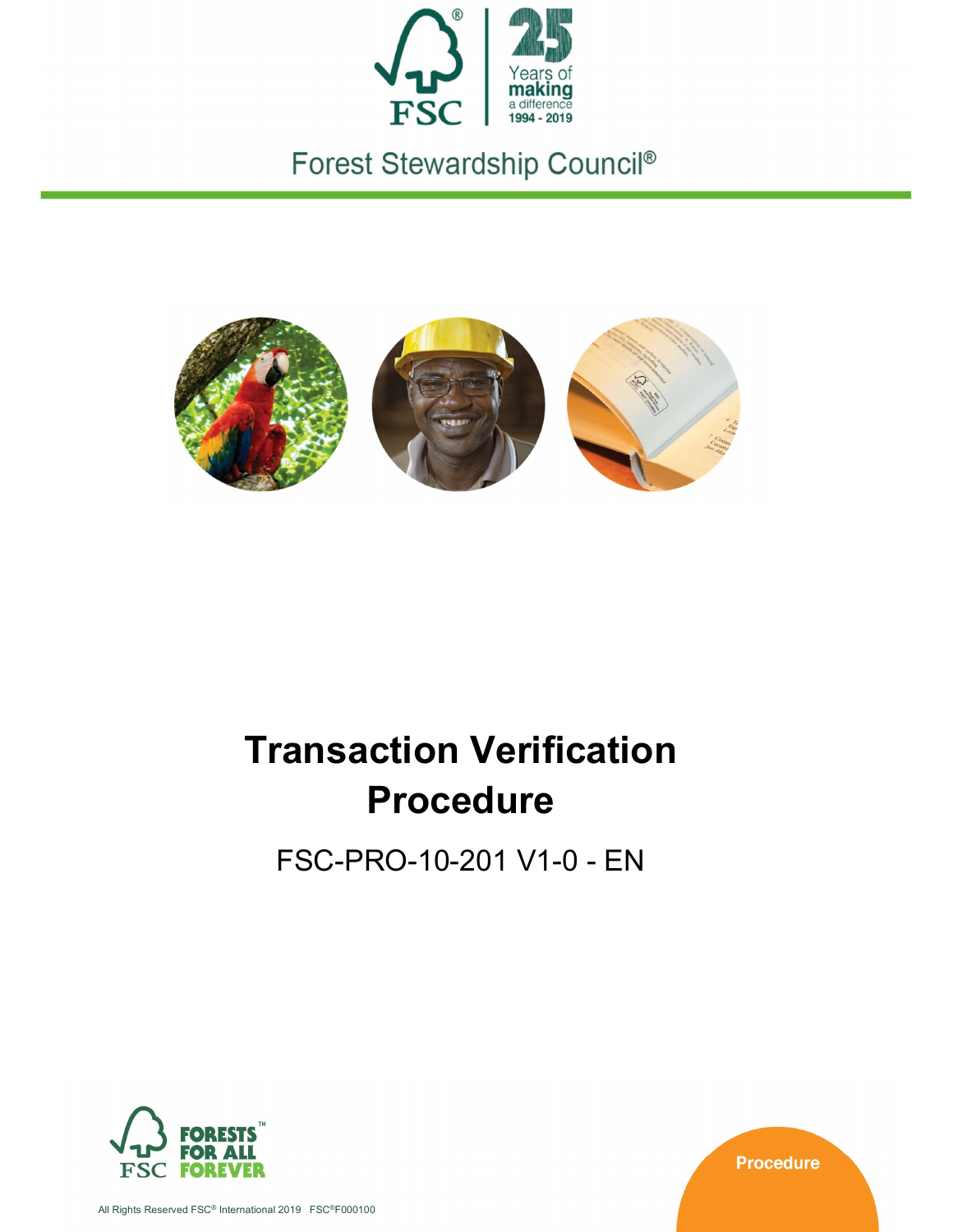| Title:                                                       | Transaction Verification Procedure                                                       |  |
|--------------------------------------------------------------|------------------------------------------------------------------------------------------|--|
| Document reference code: FSC-PRO-10-201 V1-0 EN              |                                                                                          |  |
| <b>Approval body:</b>                                        | <b>FSC Director General</b>                                                              |  |
| <b>Contact for comments:</b>                                 | <b>FSC</b> International Center<br>-Performance and Standards Unit-<br>Adenauerallee 134 |  |
|                                                              | 53113 Bonn, Germany                                                                      |  |
|                                                              | +49-(0)228-36766-0                                                                       |  |
|                                                              | 昌<br>+49-(0)228-36766-30                                                                 |  |
|                                                              | psu@fsc.org                                                                              |  |
| © 2019 Forest Stewardship Council, A.C. All rights reserved. |                                                                                          |  |

No part of this work covered by the publisher's copyright may be reproduced or copied in any form or by any means (graphic, electronic or mechanical, including photocopying, recording, recording taping, or information retrieval systems) without the written permission of the publisher.

Printed copies of this document are for reference only. Please refer to the electronic copy on the FSC website (ic.fsc.org) to ensure you are referring to the latest version.

## TRANSACTION VERIFICATION PROCEDURE

FSC-PRO-10-201 V1-0

The Forest Stewardship Council® (FSC) is an independent, not for profit, non-government organization established to support environmentally appropriate, socially beneficial, and economically viable management of the world's forests.

FSC's vision is that the world's forests meet the social, ecological, and economic rights and needs of the present generation without compromising those of future generations.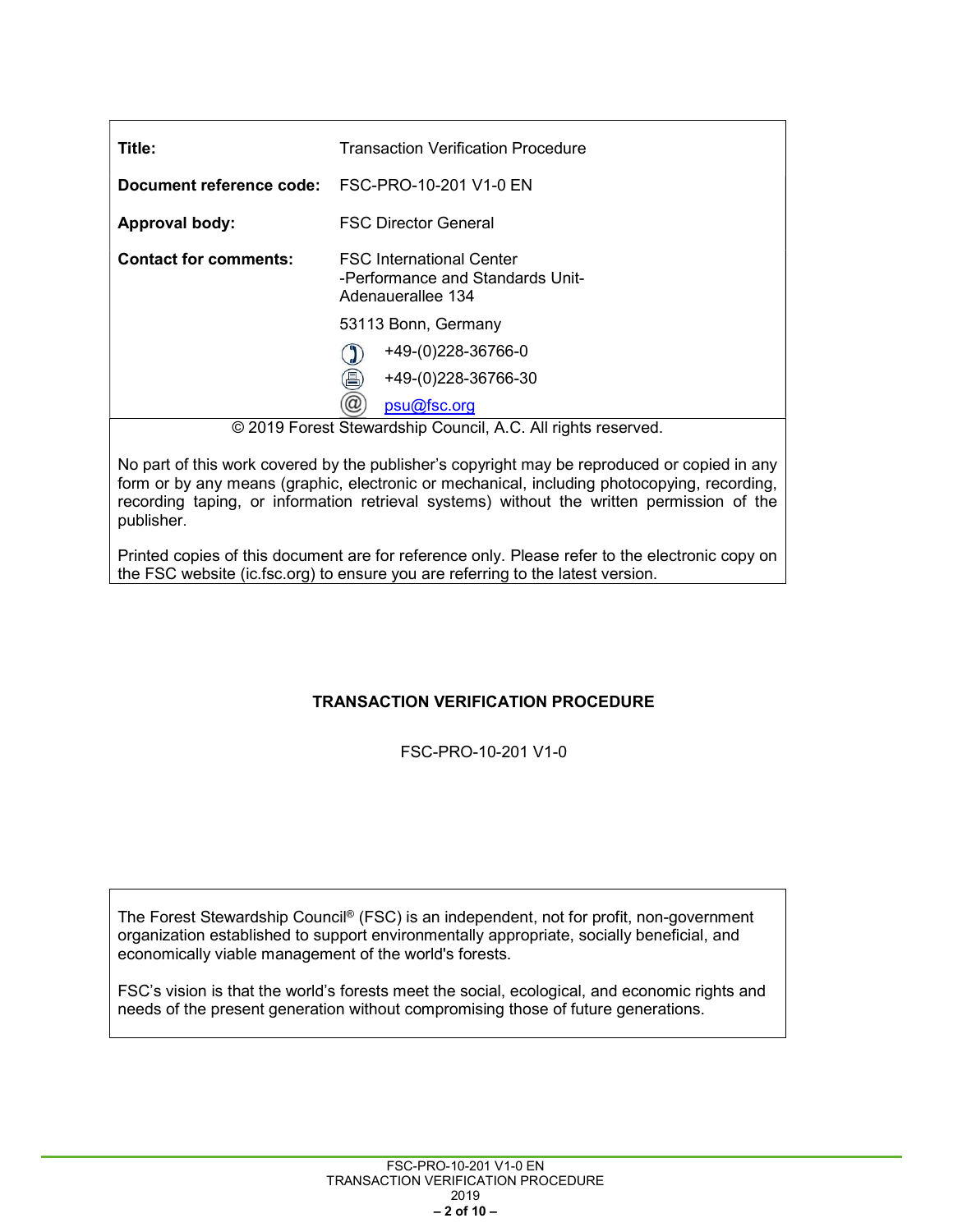## **Contents**

| A | Objective                               |
|---|-----------------------------------------|
| B | Scope                                   |
| C | Effective and validity date             |
| D | References                              |
| Е | Terms and definitions                   |
| F | <b>Version History</b>                  |
|   |                                         |
| 1 | <b>General Principles</b>               |
| 2 | <b>Transaction Verification Process</b> |
| 3 | Confidentiality and data protection     |
| 4 | Recording and storing information       |
|   |                                         |

Annex 1 Transaction Verification Overview Work Flow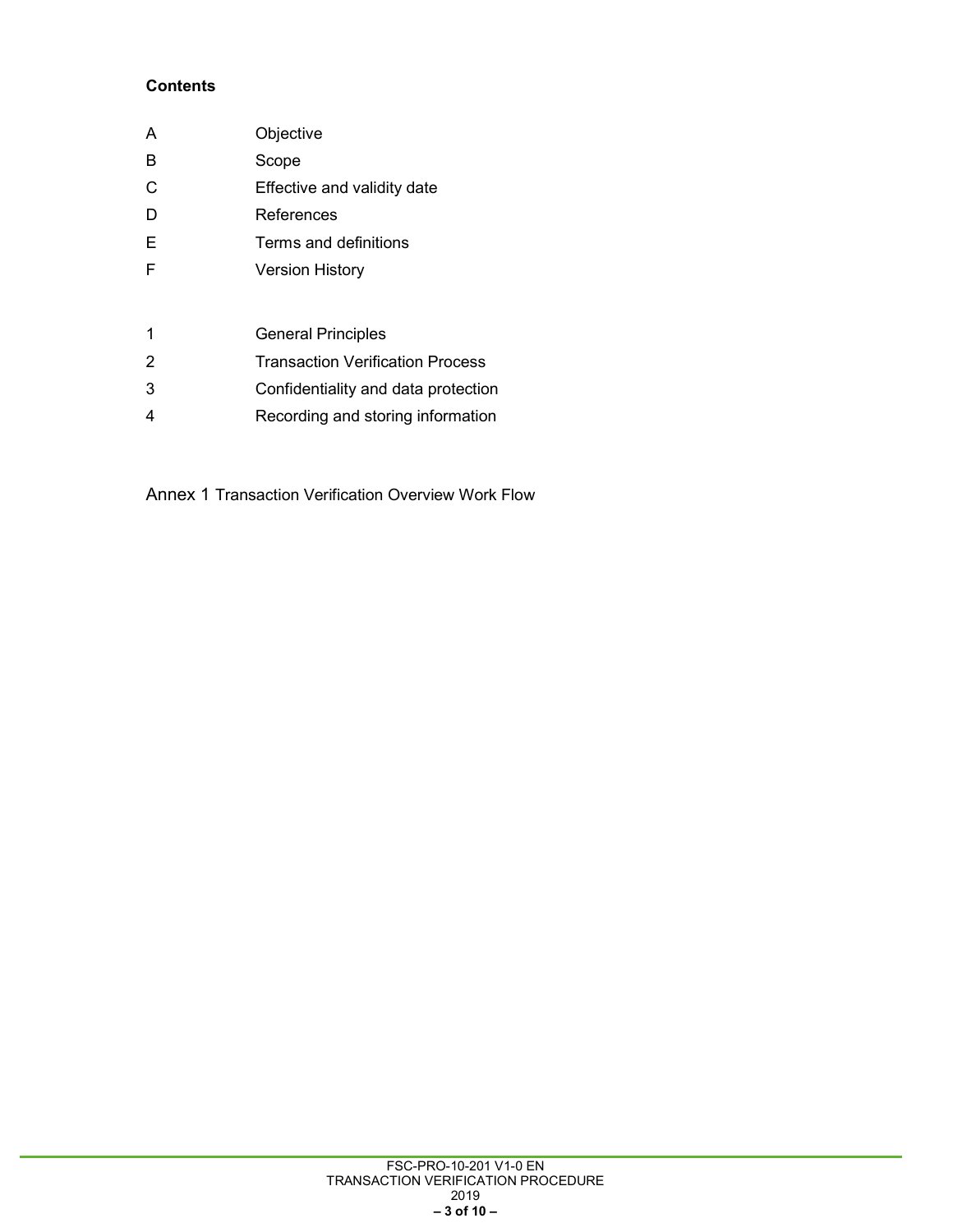### A Objective

The objective of this document is to provide a transparent procedure for transaction verification. Transaction verification is one of the certification activities carried out by accredited certification bodies and Assurance Services International to safeguard the integrity of the FSC system and address integrity risks in relevant supply chains.

NOTE: This is an operating procedure for transaction verification and as such not part of FSC's accreditation or certification requirements. It is therefore not subject to the rules and regulations outlined in FSC-PRO-01-001, the procedure for the development and revision of FSC normative documents.

#### B Scope

This document details the procedure to be followed by FSC, ASI, certificate holders and certification bodies for defining, applying (or processing) transaction verification and recording information.

#### C Effective and validity dates

| Approval date      | 22 July 2019                |
|--------------------|-----------------------------|
| Publication date   | 22 July 2019                |
| Effective date     | 22 July 2019                |
| Period of validity | Until replaced or withdrawn |

#### D References

The following referenced documents are relevant for the application of this document. For undated references, the latest edition of the referenced document (including any amendments) applies.

FSC-STD-20-001 General requirements for accredited certification bodies FSC-STD-40-004 Chain of Custody Certification FSC-STD-20-011 Chain of Custody Evaluation ASI-PRO-20-107 ASI's Incident Handling Procedure ASI Data protection FAQs for Transaction Verification (TV)

#### E Terms and definitions

For the purposes of this procedure, the terms and definitions given in FSC-STD-40- 004 Chain of Custody, FSC-STD-01-002 Glossary of Terms, and the following apply:

ASI's Transaction Verification (TV) Tool: an online transaction analysis tool managed by ASI. Transaction data uploaded to the system is automatically matched with other transactions of the specified period in the current transaction verification to identify imbalances in declared volume inputs and outputs.

Falcon: Falcon is an Excel formatting tool which can be used by certificate holders or certification bodies to ensure that transaction verification data is properly formatted. It is locally hosted so does not involve the upload of data into the cloud or outside company firewalls. The transaction data can be entered manually or through a spreadsheet and then Falcon checks to ensure the data is in the proper format, then can be exported in an Excel spreadsheet.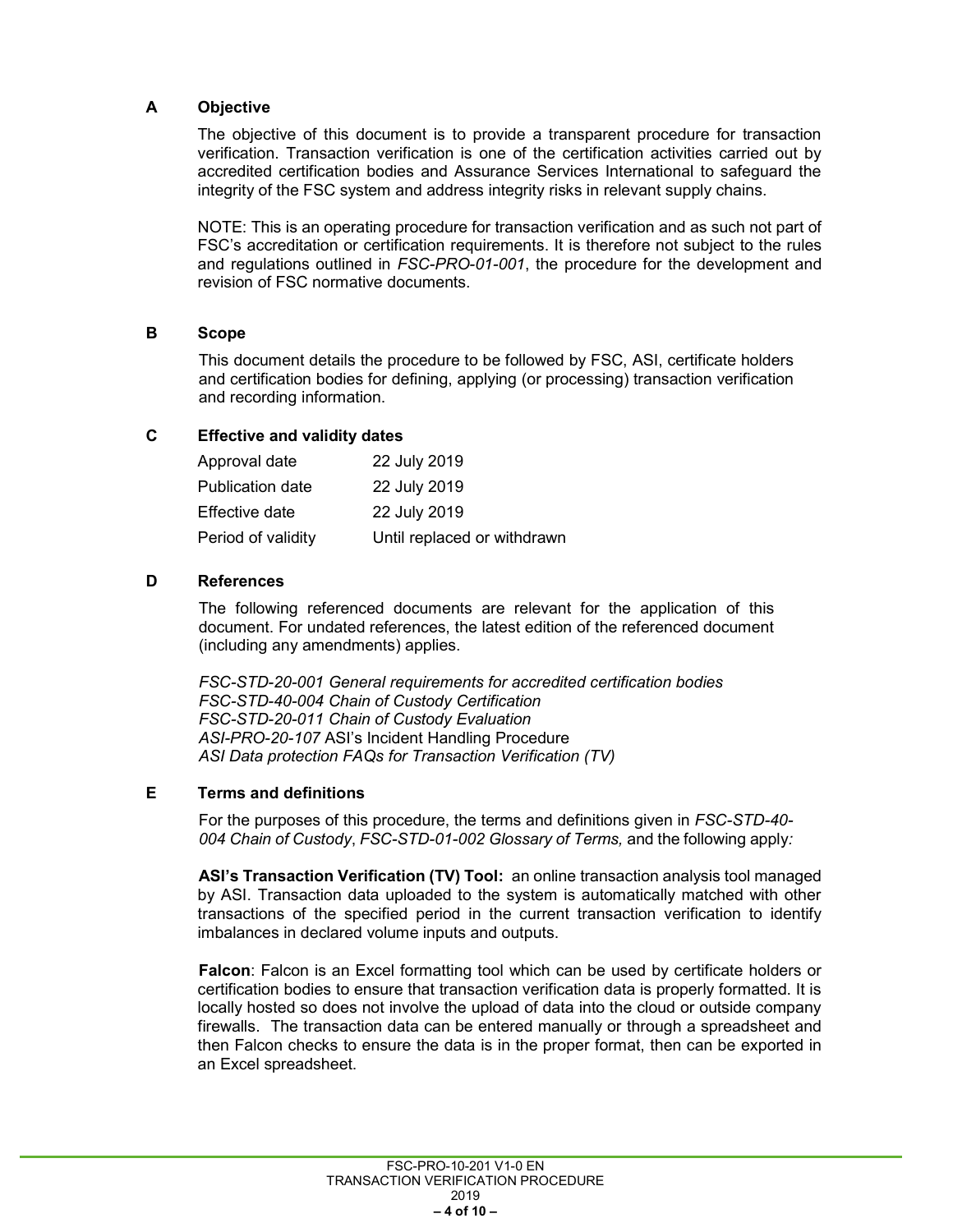False claim: an FSC claim made on a sales document for products that are not eligible to be sold as FSC certified or FSC Controlled Wood. A false claim is different from an inaccurate claim, in which a product that is eligible to be sold as FSC certified is sold with the wrong claim.

Fraud: the offence of intentionally labelling and/or making FSC claims on sales documents of products that are not eligible to be sold as FSC certified or FSC Controlled Wood.

Fraud gap analysis: a method to identify weaknesses in system controls that are being exploited to commit fraud. The analysis recommends proactive steps to close loopholes in the standard system in order to mitigate fraud risk.

Fraud Risk: a vulnerability an organization faces from individuals capable of committing fraud. The capability is based on a combination of factors including motive, opportunity and ability.

Non-conforming product: product or material for which an organization is unable to demonstrate that it conforms to the applicable FSC certification requirements and eligibility requirements for making FSC claims.

Sample: a 'sample' is defined as all transactions in a specified period of time. The sample can include all trading partners or be specific to a product type, product group, species, region, and/or group of customers or suppliers. FSC may pre-determine the type of sample to be taken in a given investigation, which may include instructions on sample size (all or parts of transactions), sampling method (e.g. random, systematic), and if the transactions should be provided in a list of individual transactions or aggregated across the specified period.

Specific Supply Chain: a full or partial supply chain that is identified as high risk on the basis of identified risk of false claims. Indicators of risk include: complaints, wood ID testing results, certification bodies' reporting of false claims, media reports, the criticality of the issue being publicized, ASI incident reports, and/or ASI monitoring.

Supply Chain Steering Group: approves TV loops for a supply chain based upon evidence of risk and is comprised of the FSC Supply Chain Integrity Director, FSC Technology and Information Unit Director, FSC European Regional Director, FSC Director of Policy Operations, and Chief Operations Officer.

Trading partners: suppliers and customers of the organization for products purchased or sold with FSC claims.

Transaction verification: a method to allow the certification bodies and/or Assurance Services International (ASI) to verify that the certificate holder's recorded FSC input and output transactions match with the records of their trading partners.

Transaction Verification (TV) Loop: a TV loop refers to the process of TV data collection, analysis, and compliance conducted using the ASI Transaction Verification Tool for a specific supply chain.

Wood Identification Testing: a suite of wood identification technologies used to identify the family, genus, species and origin of solid wood and fibre based products.

Verbal forms for the expression of provisions [Adapted from ISO/IEC Directives Part 2: Rules for the structure and drafting of International Standards]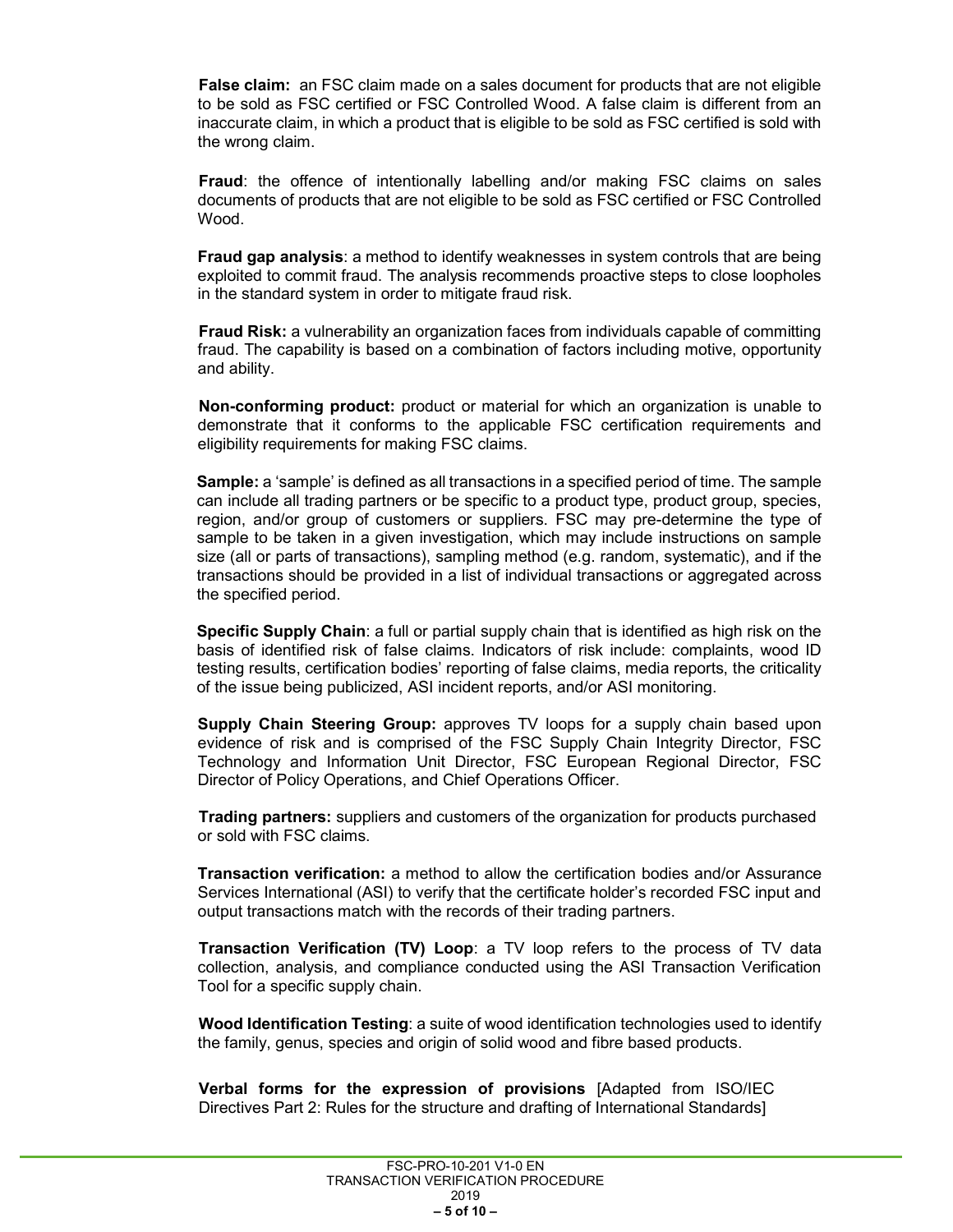- "shall": indicates requirements strictly to be followed in order to conform to the document.
- "should": indicates that among several possibilities one is recommended as particularly suitable, without mentioning or excluding others, or that a certain course of action is preferred but not necessarily required.
- "may": indicates a course of action permissible within the limits of the document.
- "can": is used for statements of possibility and capability, whether material, physical or causal.

#### F Version History

V 1-0: initial version approved by the FSC Director General in July 2019 to clarify how transaction verification is implemented.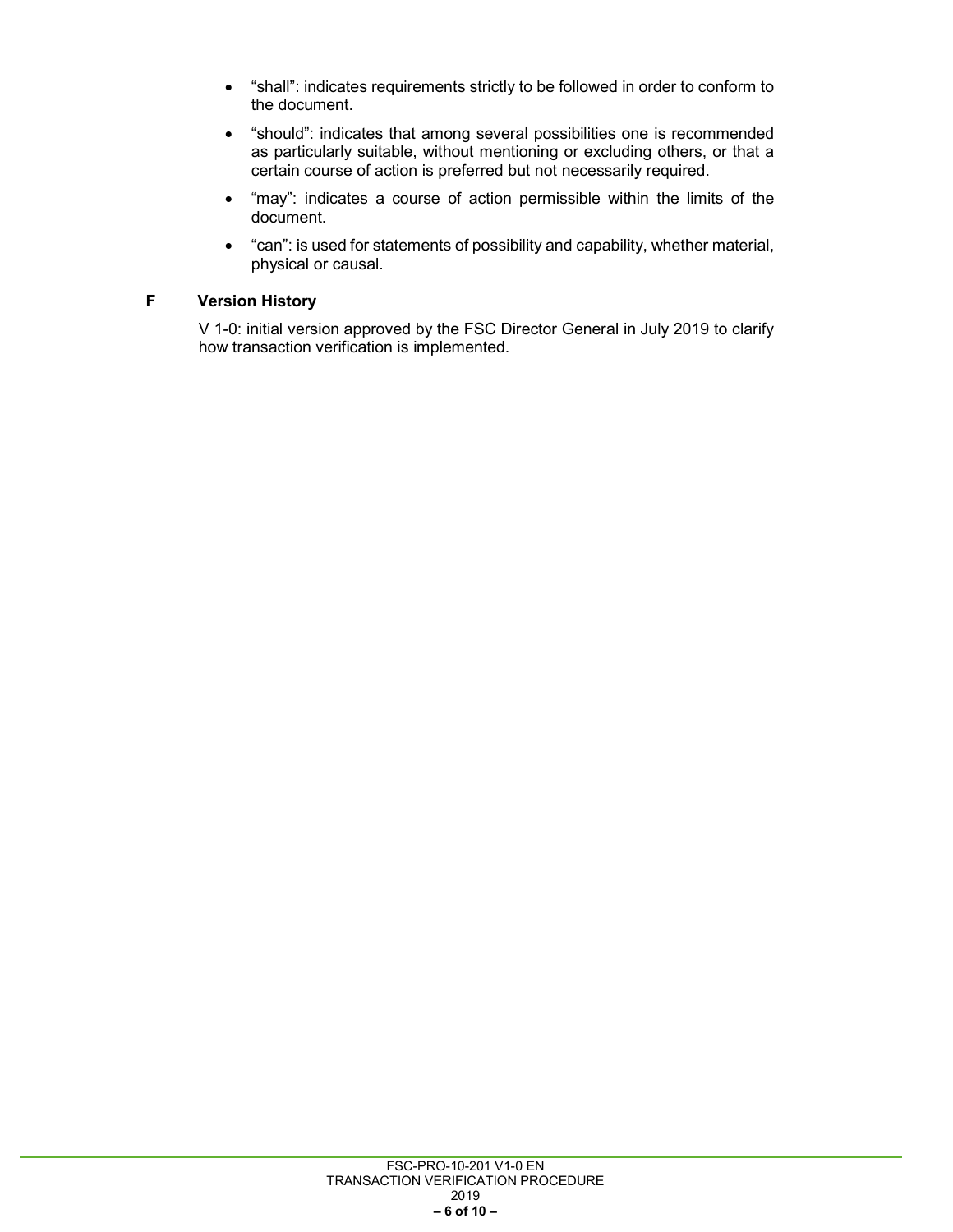## 1 General Principles

1.1 The selection of a specific supply chain for Transaction Verification (TV) loops by the FSC Supply Chain Steering Group for the purpose of transaction verification is based on the following criteria which determine the risk of false claims (list not exhaustive):

a. Complaints submitted to the FSC, certification bodies (CBs) and/or ASI;

- b. Wood Identification testing results;
- c. False claims identified during annual audits;
- d. Certification bodies' reporting of fraud to the FSC database;
- e. ASI or certification bodies' evaluation reports;
- f. Publicly available information on fraud risks and incidents of fraud;

g. Analysis of the FSC database; and/or

h. ASI or FSC incident reports and incident trend data.

- 1.2 The scope of a TV loop is defined by any of the following specifications: identified integrity risks, location, product type, product group, species, primary activity, and/or secondary activity. Other specifications are possible.
- 1.3 A TV loop may include all or part of a specific supply chain from the forest to the retailer and may sample all certificate holders (CHs) in scope or take a sample of those CHs.

## 2 Transaction Verification Process

- 2.1 The FSC Supply Chain Steering Group shall approve TV loops for a supply chain based upon evidence of risk as specified in Clause 1.1.
- 2.2 A TV loop shall be launched at least 30 days prior to the start of the data collection process for CHs.
- 2.3 FSC shall announce the TV publicly to CHs when the TV loop has been launched.
- 2.4 ASI shall notify applicable CBs via ASI's TV Tool of the decision to implement a TV loop by opening a Transaction Verification Request (TVR) and setting up Certificate in Scope (CS) Records.
- 2.5 The CS Record shall include the list of CHs included in the TV loop that are certified by the CB. The CB receives notification of the TVR and CS Records and accesses those records in the ASI TV Tool.
- 2.6 CBs shall prepare for data collection within 30 days from the date of the TV loop launch. CBs may request support from ASI and FSC during this period.
- 2.7 CBs shall not start data collection during the TV Preparation Phase, which is the time period where ASI and CBs prepare for the specific data collection requirements from CHs.
- 2.8 Once the TV Preparation Phase is over, CBs shall notify the CHs and collect samples of transaction data via an Excel spreadsheet template provided by ASI, which is uploaded to the ASI TV Tool by the CB.
- 2.9 CBs shall complete data collection from CHs within 30 days (CH Data Collection Phase).
- 2.10 CHs can use the FSC Falcon tool to ensure the formatting of the TV data is correct.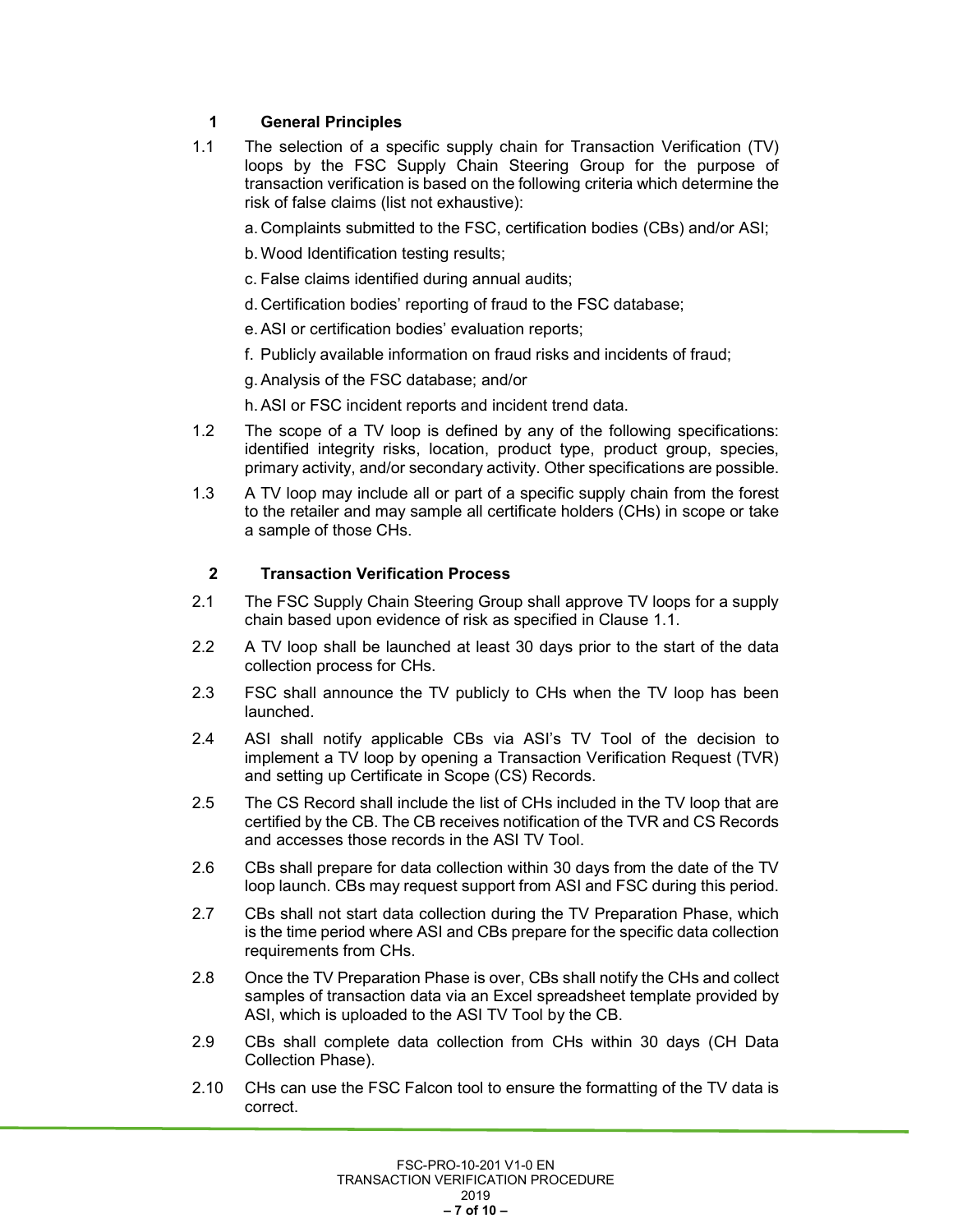- 2.11 The CH shall provide aggregated transactions over the time period indicated in the TVR for each trading partner. ASI may stipulate that volumes shall be aggregated according to other variables as well, including product type and species; so that the CH may report more than one aggregated transaction per trading partner, if there is more than one product or species being traded with that partner.
- 2.12 The CH shall provide the following transaction data for each transaction:
	- a) inputs: name of supplier, FSC certificate and license code, aggregate volume over the period, unit of measurement, product type, FSC claim, and species; AND
	- b) outputs: name of customer, FSC certificate and license code, aggregate volume over the period, unit of measurement, product type, FSC claim and species.
- 2.13 After the CH Data Collection Phase is complete, CBs shall upload the data collected from CHs to the ASI's TV Tool within 30 days (CB Data Upload Phase).
- 2.14 ASI shall issue Corrective Action Requests (CARs) to CBs who do not follow up appropriately with their CHs, e.g. by failing to request and collect data from CHs, failing to issue NCs to CHs when they do not comply with a data request, or by failing to upload the CH data to the ASI's TV Tool by the deadline at the end of the CB Data Collection Phase.
- 2.15 ASI shall analyze mismatches and follow up with CBs after the CB Data Collection Phase is complete. The Data Analysis Phase is approximately 3 months but may be shorter or longer depending on the size of the TV loop (i.e. the number of CHs in the loop). Data analysis may include (but is not limited to) reviewing mismatches, mapping supply chains, and checking on declarations where the CHs report no purchases or sales.
- 2.16 ASI shall follow up with the CBs via ASI's TV Tool on mismatches identified through data analysis in a timely manner.
- 2.17 ASI may request supporting documents (e.g. invoices) to confirm reported transactions. In this case, ASI shall contact the CBs via ASI's TV Tool.
- 2.18 CBs shall inform the CHs, collect the required documents and upload them to the ASI's TV Tool.
- 2.19 CBs shall issue Corrective Action Requests (CARs) to CHs who do not provide the requested data within each specified phase of the TV loop against clause 1.7 in FSC-STD-40-004 V3-0.
- 2.20 ASI shall review evidence submitted by CBs and determine if the mismatch is resolved. If the mismatch is demonstrated, ASI shall open an incident handling process and ask the CB to investigate and report back to ASI (per ASI-PRO-20-107 ASI's Incident Handling Procedure).
- 2.21 Once the Data Analysis Phase is complete and all identified integrity risks are reported as incidents, ASI shall provide FSC with the conclusions of the TV loop, as specified in Box 1.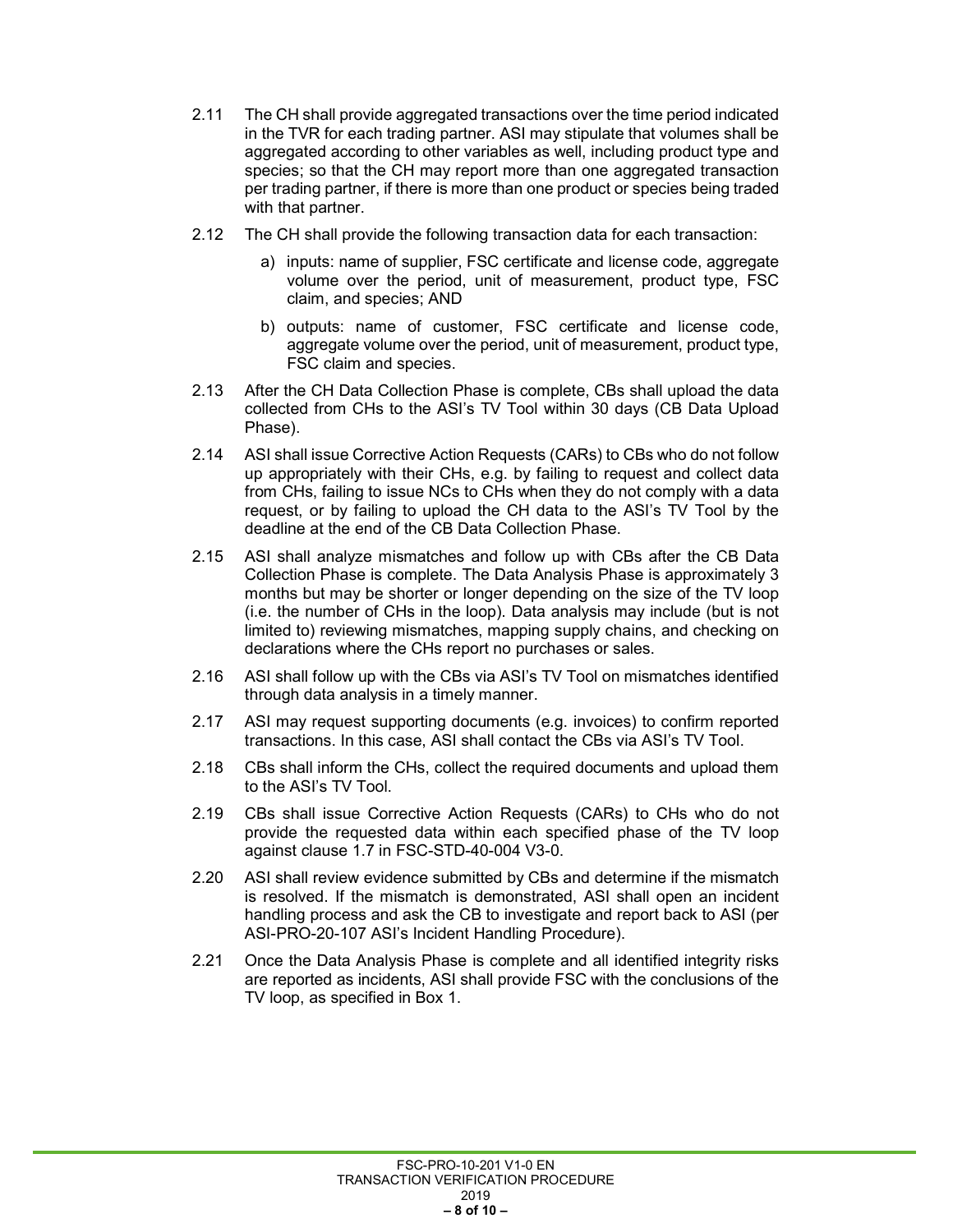

- 2.22 ASI shall inform CBs about the outcomes of the TV analysis.
- 2.23 FSC will communicate the general conclusions from the TV loop to CHs.

#### 3 Confidentiality and data protection

- 3.1 FSC, ASI and CBs are each responsible to have processes in place for ensuring that personal data and confidential business data collected and taken off-site are processed and protected in compliance with applicable mandatory laws.<sup>1</sup>
- 3.2 When non-conformities are identified through Transaction Verification and subsequent ASI investigations, FSC is informed of these non-conformities, including the evidence to support them, so that the appropriate measures can be taken to protect the FSC scheme and FSC's reputation.

#### 4 Recording and storing information

 $\overline{a}$ 

4.1 ASI and CBs each are responsible to have processes in place for recording and determining retention periods of transaction data collected from CHs and this may vary depending on the complexity of the integrity risk(s) identified and the subsequent investigations required.

NOTE: ASI and CBs have complaint mechanisms in place to receive and process any complaints regarding transaction verification.

4.2 The CH's transaction data are stored in the ASI's TV Tool with restricted access defined by ASI's data protection and privacy policies.

 $1$  The FSC-STD-20-001 V4-0 General Requirements for FSC accredited certification bodies specifies the accreditation requirements for confidentiality in Section 1.8.